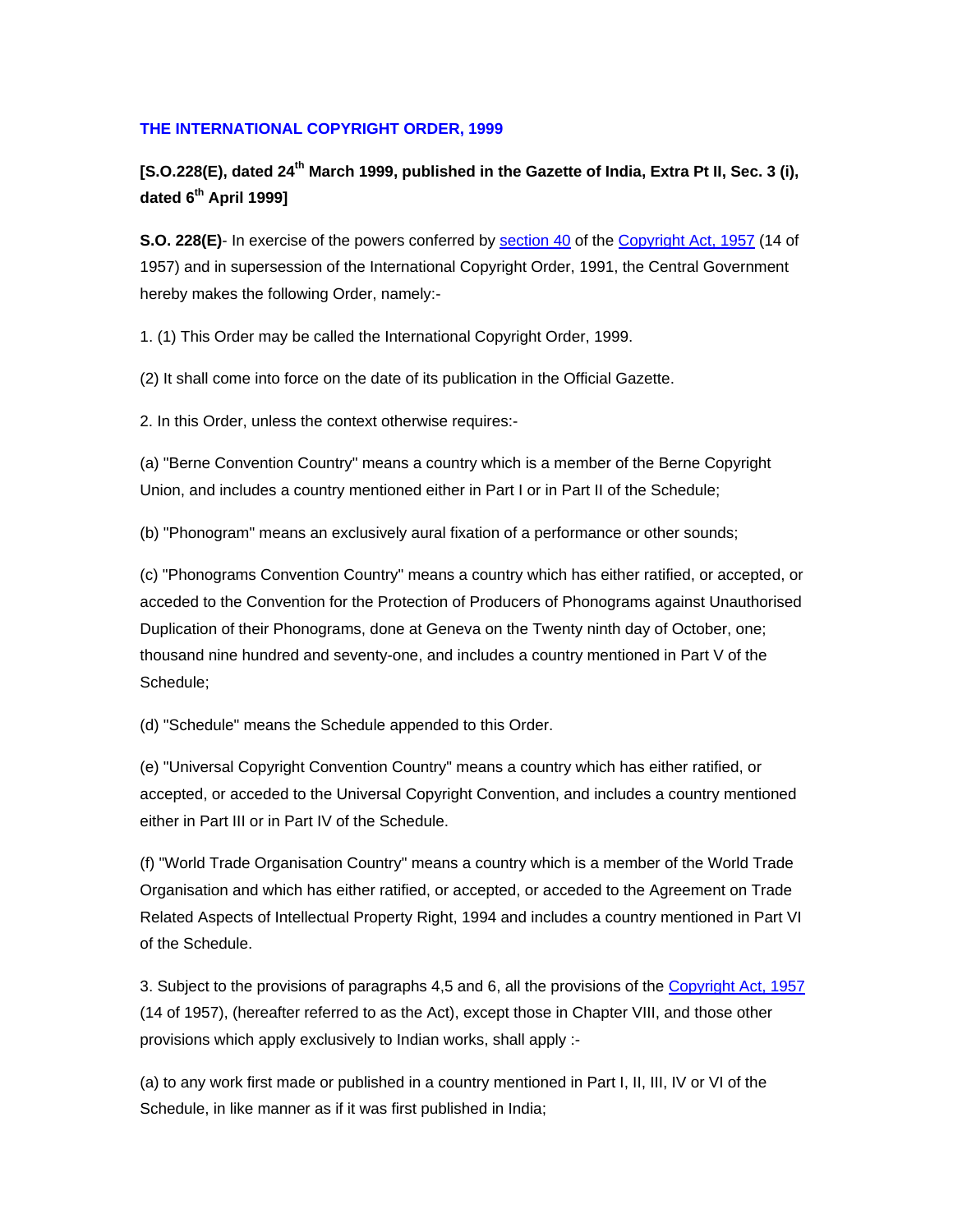(b) to any work first made or published in a country other than a country mentioned in Part I, II, III, IV or VI of the Schedule, the author of which was, at the date of such publication, or, where the author was dead on that date, he was at the time of his death, a national of a country mentioned in Part I, II, 111, IV and VI of the Schedule, in like manner, as if the author was a citizen of Indian at that point of time;

(c) to an unpublished work, the author whereof was, at the time of the making or publication of the work, a national or domiciled in any country mentioned in Part I, II, 111, IV and VI of the Schedule, in like manner, as if the author was a citizen of, domiciled in, India;

(d) to any work first made or published by a body corporate incorporated under any law of a country mentioned in Part I, II, 111, IV or Part VI of the Schedule, in like manner, as if it was incorporated under a law in force in India; and

(e) to a sound recording first made, the producer of which was, at the date of such production, a national of a country mentioned in Part V or Part VI of the Schedule or a body corporate incorporated under a law in force in such a country, in like manner as if the producer was the citizen of India or a body corporate incorporated under a law in force in India, as the case may be, at that point of time.

4. Notwithstanding anything contained in paragraph 3, the provisions of Chapter VIII of the Act shall apply to a Broadcasting Organisation and a Performer in a World Trade Organisation Country mentioned in Part VI of the Schedule.

5. Notwithstanding anything contained in clause (a) of paragraph 3 and paragraph 4 of the provisions of sub-section (1) of section 32 of the Act-

(i) shall not apply to a work first made or published in any Berne Convention Country mentioned in Part I and Part II of the Schedule.

(ii) shall not apply to a work first made or published in any World Trade Organisation Country mentioned in Part VI of the Schedule.

(iii) shall apply to a work first made or published in any Universal Copyright Convention Country mentioned in Part III or Part IV of the Schedule. Only in respect of the translation of such work into any language specified in the Eighth Schedule to the Constitution of India.

6. The provisions of section 32 (excluding its sub section (1) 32A and 32B shall apply to a work first made or published in a Berne Convention Country mentioned in Part I of the Schedule or in a Universal Copyright Convention Country mentioned in Part III of the Schedule or in a World Trade Organisation Country mentioned in Part VI of the Schedule.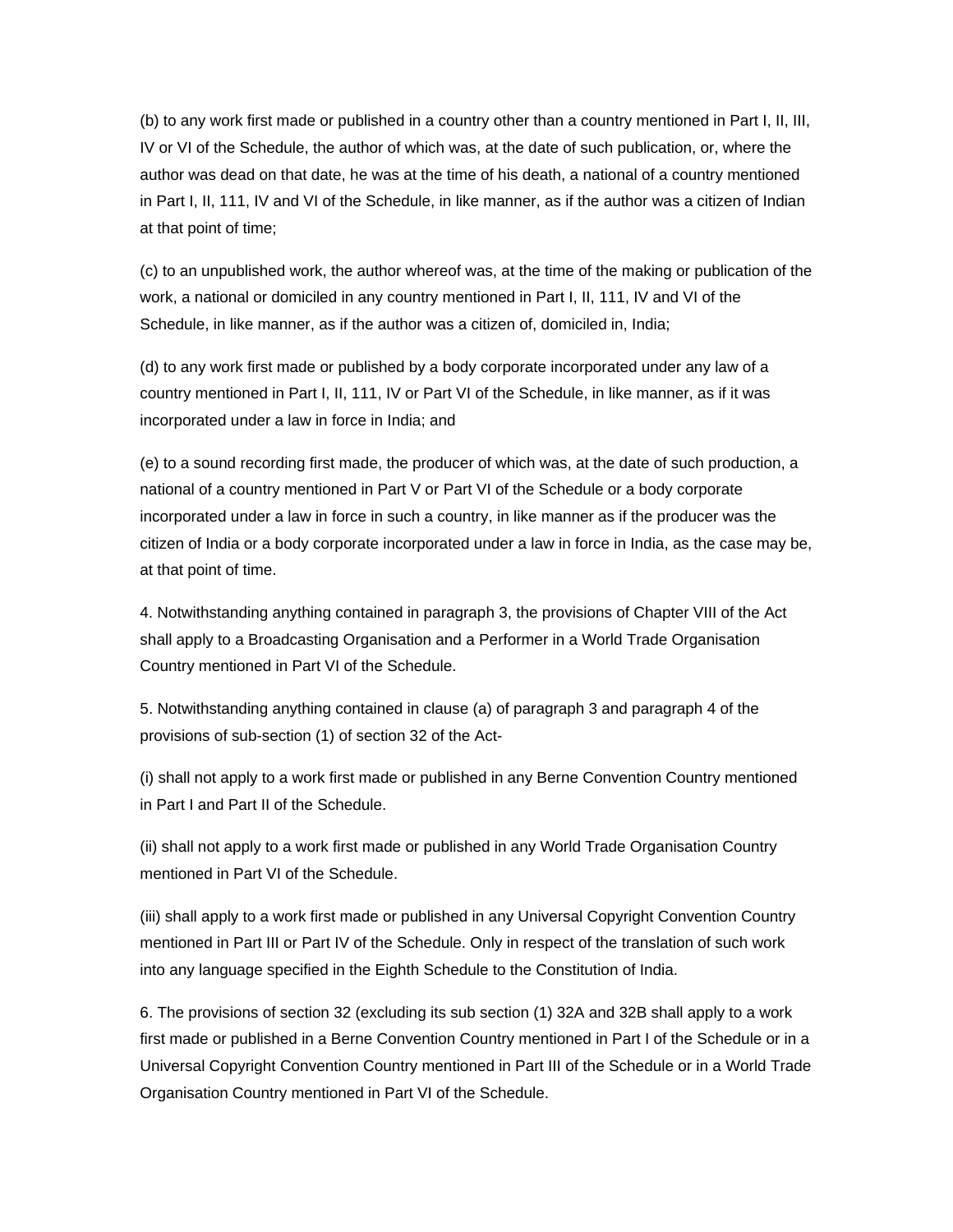7. The term of copyright in a work shall not exceed that which is enjoyed by it in its country of origin.

*Explanation-* In this paragraph, "the country of origin" shall mean-

(a) in the case of a work first made or published in a Berne Convention Country or in a Universal Copyright Convention Country or a World Trade Organisation Country, that country;

(b) in the case of a work made or published simultaneously either in a Berne Convention Country or a Universal Copyright Convention Country or in a World Trade Organisation Country and in a country which is neither a Berne Convention Country nor a World Trade Organisation Country, the former country.

(c) in the case of a work which is made or published simultaneously in several Berne Convention Countries, the country whose laws grant the shortest term of copyright to such a work'

(d) in the case of a work which is made or published simultaneously in several Universal Copyright Convention Countries, the country whose laws grant the shortest term of copyright to such a work;

(e) in the case of a work which is made or published simultaneously in several World Trade Organisation Countries, the country whose laws grant the shortest term of copyright to such a work;

(f) in the case of an unpublished work or a work first made or published in a country other than a Berme Convention Country or a Universal Copyright Convention Country or a World Trade Organisation Country, the country of which the author was a citizen, or the country in which he was domiciled at the time of its first publication, whichever grants the longer term of copyright.

## **SCHEDULE**

## **PART - I**

## **BERNE CONVENTION COUNTRIES WHICH HAVE RATIFIED/ACCEPTED/ ACCEDED TO THE 1971 TEXT OF THE CONVENTION**

[See Paragraph 2(a)]

| 1. Albania | 71. Kyrgyzstan |
|------------|----------------|
| 2. Algeria | 72. Latavia    |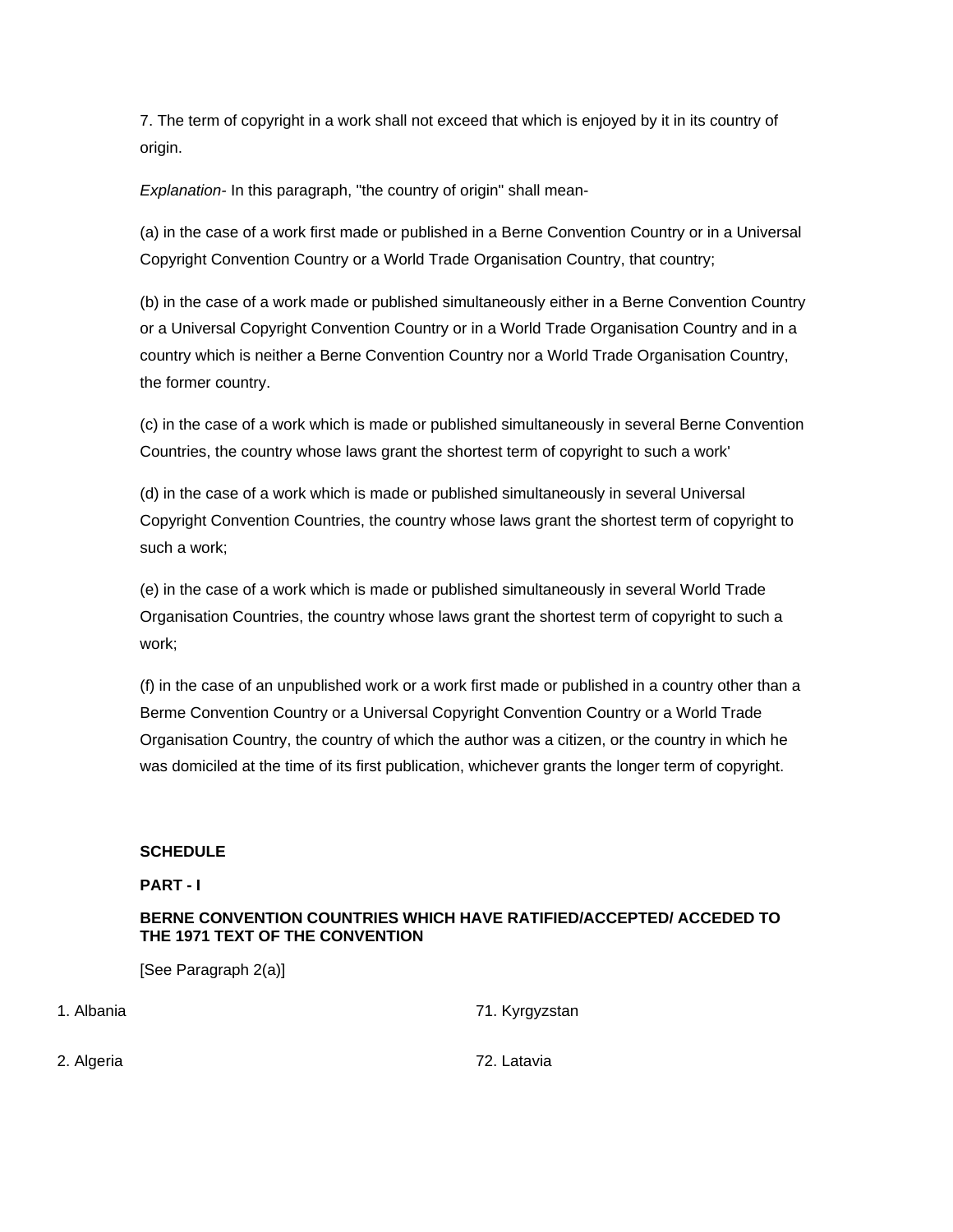| 3. Antigua and Barbuda   | 73. Lesotho                 |
|--------------------------|-----------------------------|
| 4. Argentina             | 74. Liberia                 |
| 5. Armenia               | 75. Libiyan Arab Jamahiriya |
| 6. Australia             | 76. Liechtenstein           |
| 7. Austria               | 77. Lithuania               |
| 8. Azerbaijan            | 78. Luxumberg               |
| 9. Bahamas               | 79. Malawi                  |
| 10. Bahrain              | 80. Malaysia                |
| 11. Bangladesh           | 81. Mali                    |
| 12. Barbados             | 82. Malta                   |
| 13. Belarus              | 83. Mauritania              |
| 14. Belgium              | 84. Mauritius               |
| 15. Belize               | 85. Mexico                  |
| 16. Benin                | 86. Monaco                  |
| 17. Bolivia              | 87. Mongolia                |
| 18. Bosnia & Herzegovina | 88. Morocco                 |
| 19. Botswana             | 89. Namibia                 |
| 20. Brazil               | 90. Netherlands             |
| 21. Bulgaria             | 91. Niger                   |
| 22. Burkina Faso         | 92. Nigeria                 |
| 23. Cameroon             | 93. Norway                  |
| 24. Canada               | 94. Oman                    |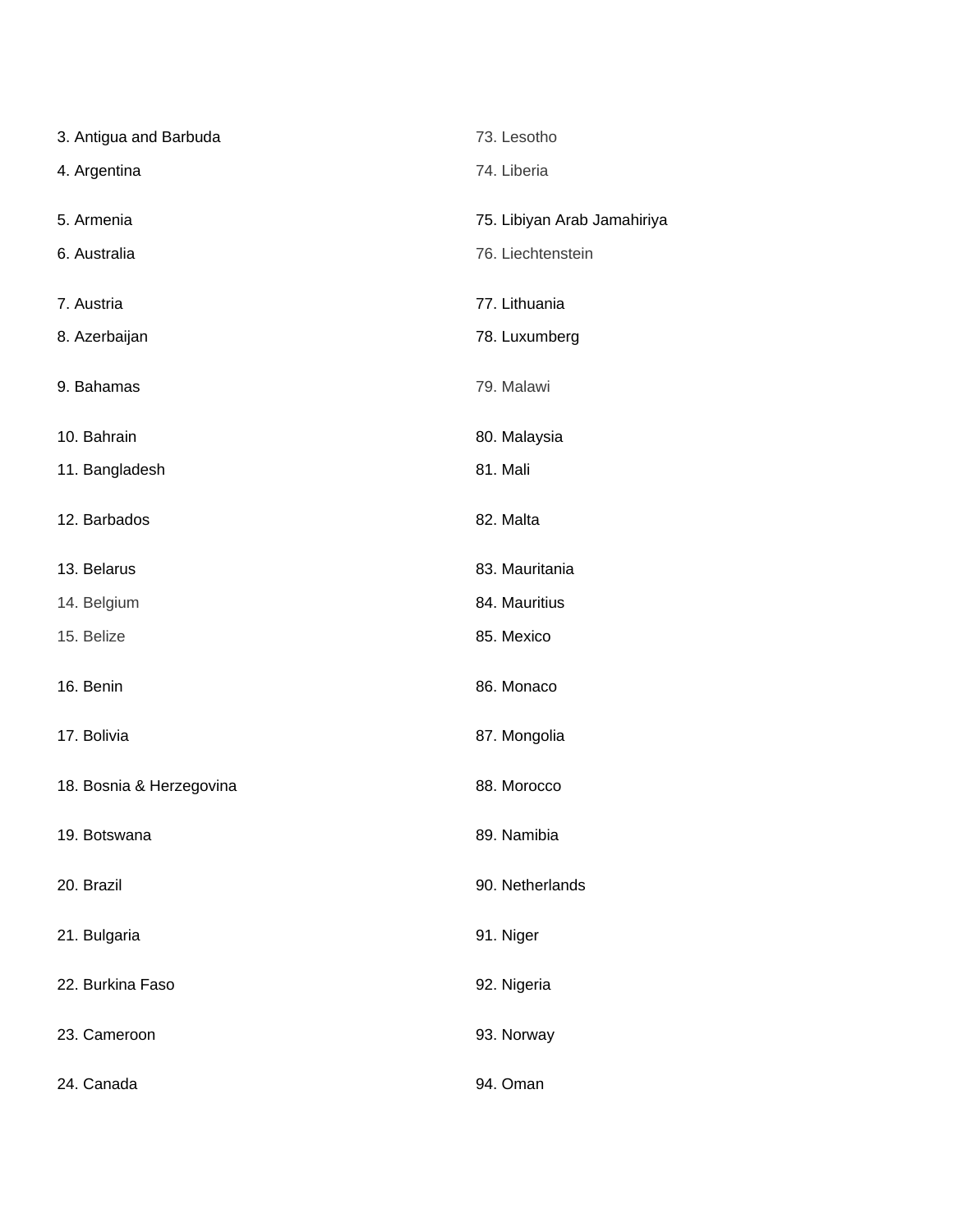| 25. Cape Verde                       | 95. Panama                            |
|--------------------------------------|---------------------------------------|
| 26. Central African Republic         | 96. Paraguay                          |
| 27. Chile                            | 97. Peru                              |
| 28. China                            | 98. Philippines                       |
| 29. Colombia                         | 99. Poland                            |
| 30. Congo                            | 100. Portugal                         |
| 31. Costa Rica                       | 101. Qatar                            |
| 32. Cote d'Ivoire                    | 102. Republic of Korea                |
| 33. Croatia                          | 103. Republic of Moldova              |
| 34. Cuba                             | 104. Panama                           |
| 35. Cyprus                           | 105. Russian Federation               |
| 36. Czech Republic                   | 106. Rwanda                           |
| 37. Democratic Republic of the Congo | 107. Saint Kitts & Nevis              |
| 38. Denmark                          | 108. Saint Lucia                      |
| 39. Domonica                         | 109. Saint Vincent and the Grenadines |
| 40. Dominican Republic               | 110. Senegal                          |
| 41. Ecuador                          | 111. Singapore                        |
| 42. Egypt                            | 112. Slovakia                         |
| 43. El Salvador                      | 113. Slovenia                         |
| 44. Equatorial Guinea                | 114. South Africa                     |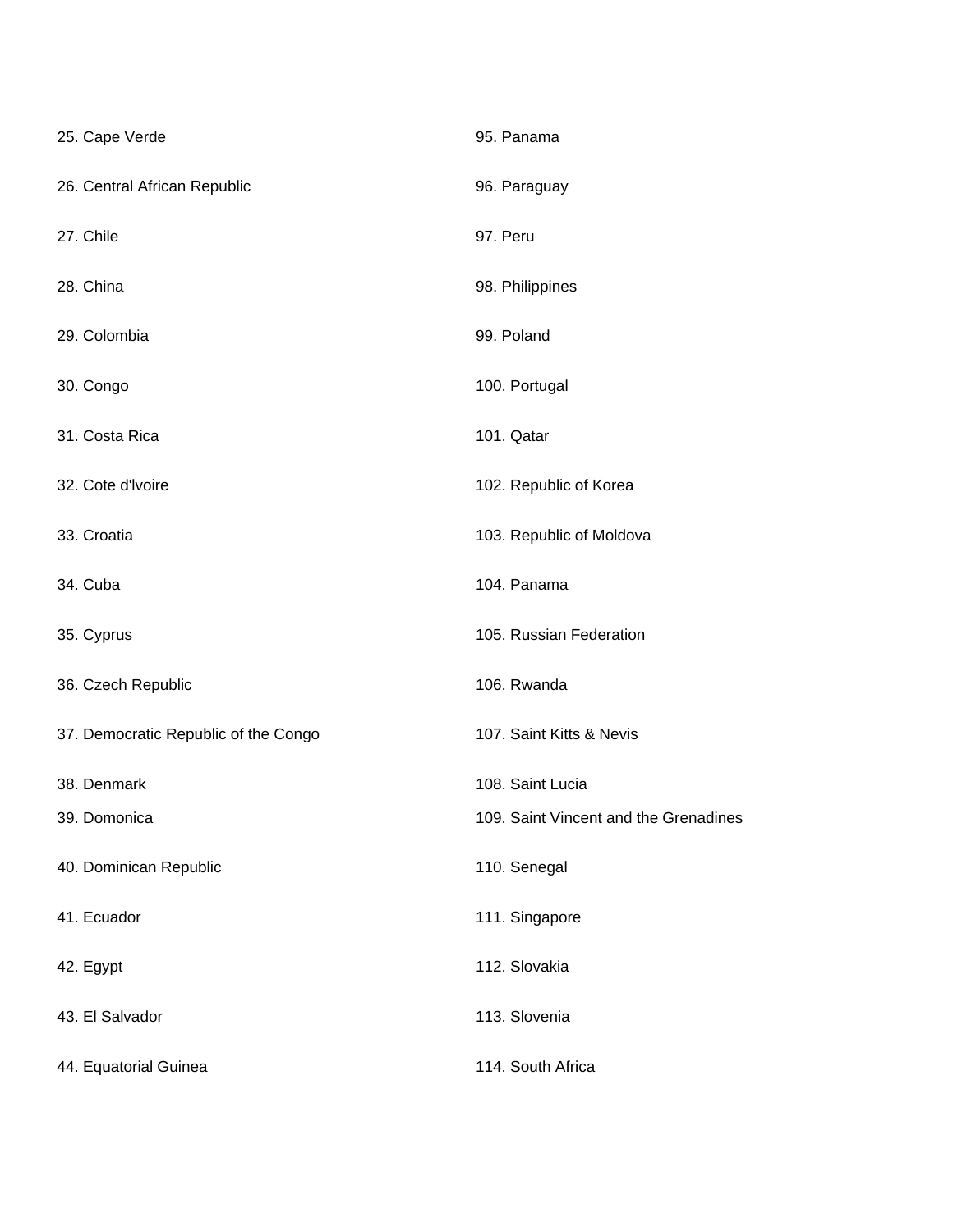| 45. Estonia       | 115. Spain                                       |
|-------------------|--------------------------------------------------|
| 46. Finland       | 116. Sri Lanka                                   |
| 47. France        | 117. Surinam                                     |
| 48. Gabon         | 118. Swaziland                                   |
| 49. Gambia        | 119. Sweden                                      |
| 50. Georgia       | 120. Switzerland                                 |
| 51. Germany       | 121. Tajikstan                                   |
| 52. Ghana         | 122. Thailand                                    |
| 53. Greece        | 123. The Former Yugoslavia Republic of Macedonia |
| 54. Grenada       |                                                  |
| 55. Guatemala     | 124. Togo                                        |
| 56. Guinea        | 125. Trinidad and Tobago                         |
| 57. Guinea-Bissau | 126. Tunisia                                     |
| 58. Guyana        | 127. Turkey                                      |
| 59. Haiti         | 128. Ukraine                                     |
| 60. Holy See      | 129. United Kingdom                              |
| 61. Honduras      | 130. United Republic of Tanzania                 |
| 62. Hungary       | 131. United States of America                    |
| 63. Iceland       | 132. Uruguay                                     |
| 64. Indonesia     | 133. Venezuela                                   |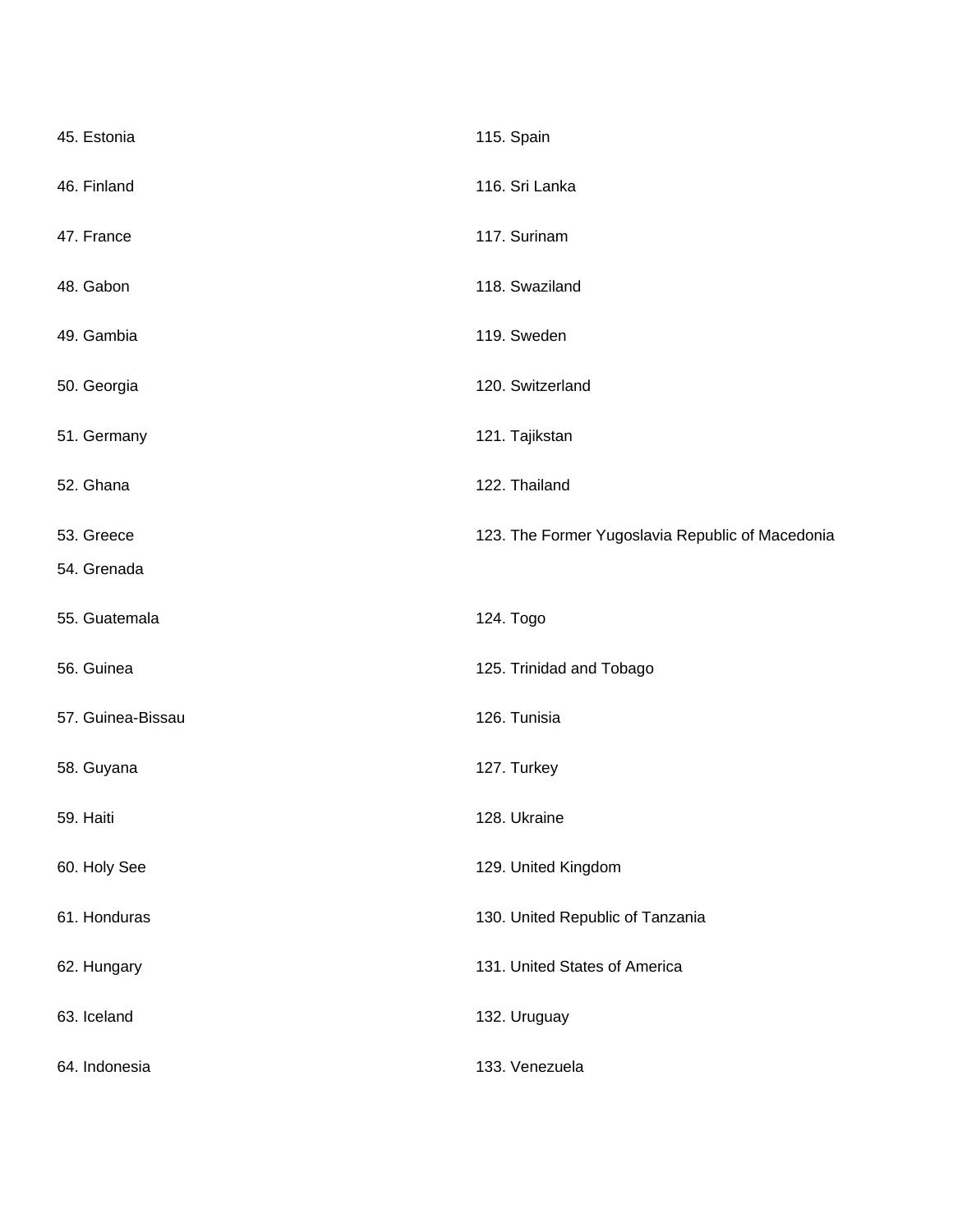| 65. Italy   | 134. Yugoslavia |
|-------------|-----------------|
| 66, Jamaica | 135. Zambia     |
| 67. Japan   | 136. Zimbabwe   |

- 68. Jordan
- 69. Kazakhstan
- 70. Kenya

## **PART-II**

## **BERNE CONVENTION COUNTRIES WHICH ARE YET TO RATIFY/ ACCEPT/ ACCEDE TO THE 1971 TEXT OF CONVENTION**

*[See* Paragraph 2(a)]

| 1. Chad    | 6. Madagascar  |
|------------|----------------|
| 2. Fiji    | 7. New Zealand |
| 3. Ireland | 8. Pakistan    |
|            |                |

- 4. Israel
- 5. Lebanon

#### **PART-III**

#### **UNIVERSAL COPYRIGHT CONVENTION COUNTRIES WHICH HAVE RATIFIED/ ACCEPTED/ACCEDED TO THE 1971 TEXT OF THE CONVENTION**

*[See* Paragraph 2(e)]

| 1. Algeria   | 30. Kenya   |
|--------------|-------------|
| 2. Australia | 31. Mexico  |
| 3. Austria   | 32. Monaco  |
| 4. Bahamas   | 33. Morocco |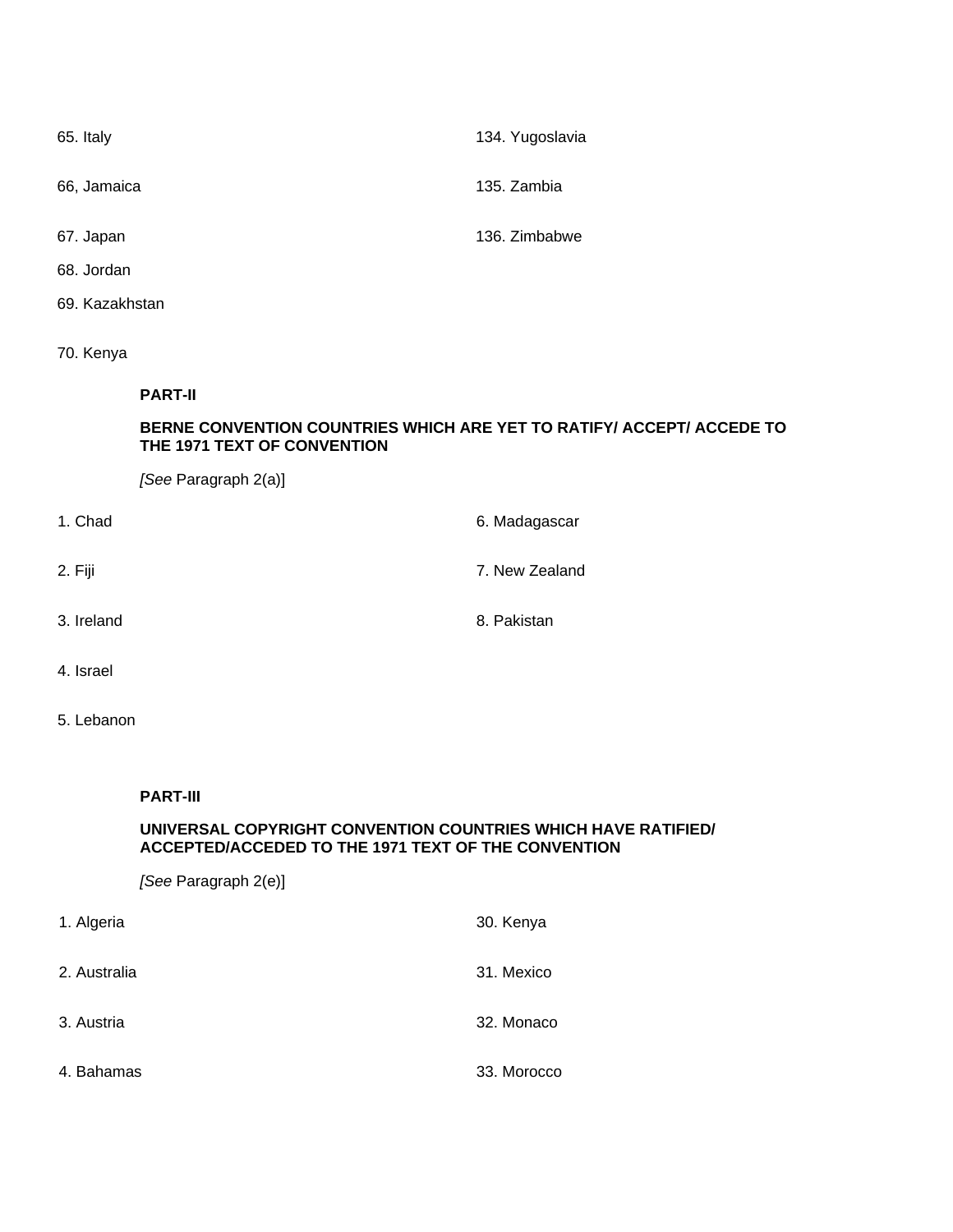| 5. Bangladesh           | 34. Netherlands                      |
|-------------------------|--------------------------------------|
| 6. Barbados             | 35. Niger                            |
| 7. Bolivia              | 36. Norway                           |
| 8. Bosnia & Herzegovina | 37. Panama                           |
| 9. Brazil               | 38. Peru                             |
| 10. Bulgaria            | 39. Poland                           |
| 11. Cameroon            | 40. Portugal                         |
| 12. China               | 41. Republic of Korea                |
| 13. Colombia            | 42. Russian Federation               |
| 14. Costa Rica          | 43. Rwanda                           |
| 15. Croata              | 44. Saint Vincent and the Grenadines |
| 16. Cyprus              | 45. saudi Arabia                     |
| 17. Czech Republic      | 46. Senegal                          |
| 18. Denmark             | 47. Slovakia                         |
| 19. Dominican Republic  | 48. Slovenia                         |
| 20. Ecudor              |                                      |
|                         | 49. Spain                            |
| 21. El Salvador         | 50. Sri Lanka                        |
| 22. Finland             | 51. Sweden                           |
| 23. France              | 52. Switzerland                      |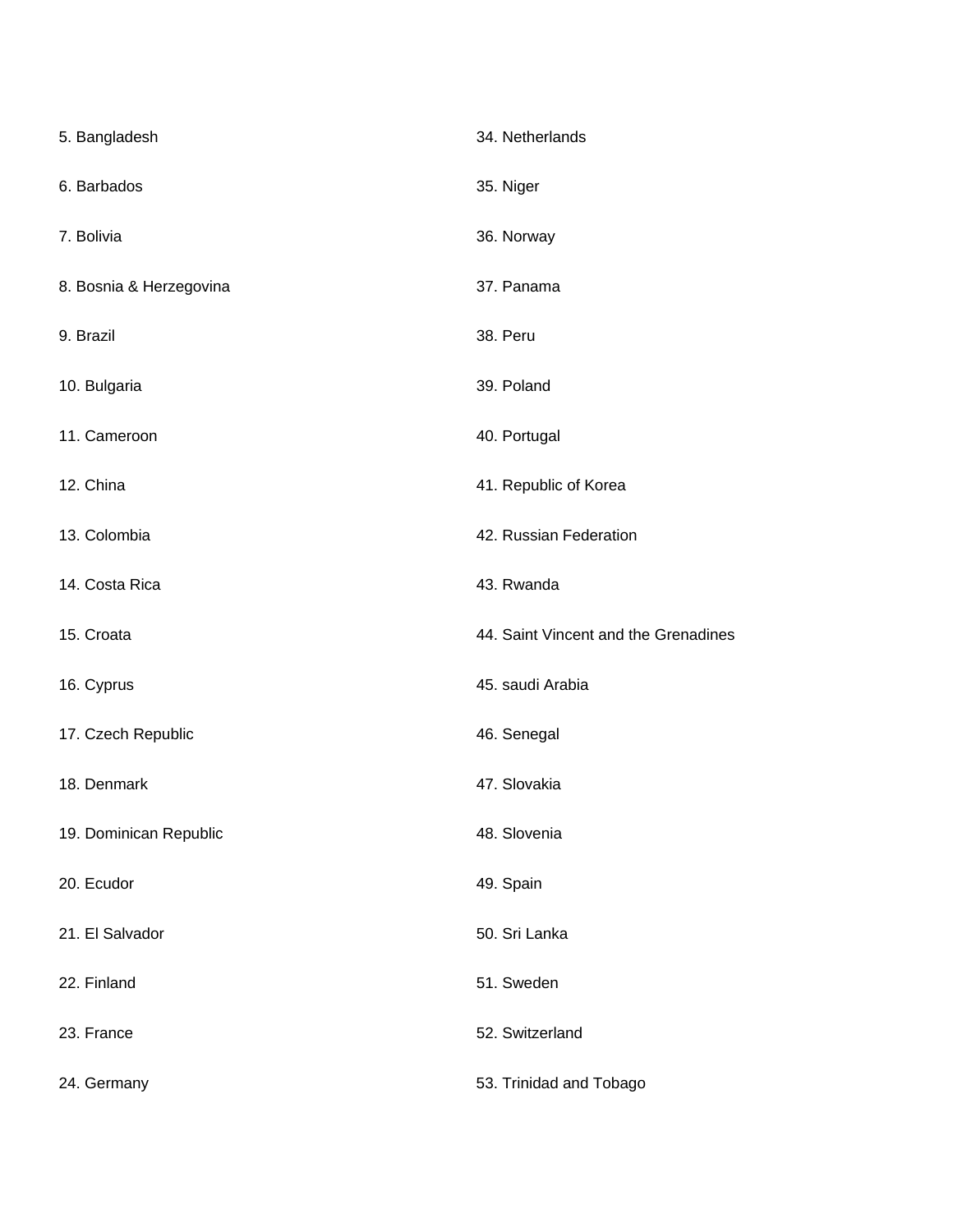| 25. Guinea   | 54. Tunisia                  |
|--------------|------------------------------|
| 26. Holy See | 55. United Kingdom           |
| 27. Hungary  | 56. United States of America |
| 28. Italy    | 57. Uruguay                  |
| 29. Japan    | 58. Yugoslavia               |

## **PART-IV**

## **UNIVERSAL COPYRIGHT CONVENTION COUNTRIES WHICH ARE YET TO RATIFY/ ACCEPT/ACCEDE TO THE 1971 TEXT OF THE CONVENTION**

[See Paragraph 2(e)]

| 1. Andorra   | 19. Lao People's Democratic |
|--------------|-----------------------------|
|              | Republic                    |
| 2. Argentina | 20. Lebanon                 |
| 3. Belarus   | 21. Liberia                 |
| 4. Belgium   | 22. Liechtenstein           |
| 5. Belize    | 23. Luxembourg              |
| 6. Cambodia  | 24. Malawi                  |
| 7. Canada    | 25. Malta                   |
| 8. Chile     | 26. Mauritius               |
| 9. Cuba      | 27. New Zealand             |
| 10. Fiji     | 28. Nicaragua               |
| 11. Ghana    | 29. Nigeria                 |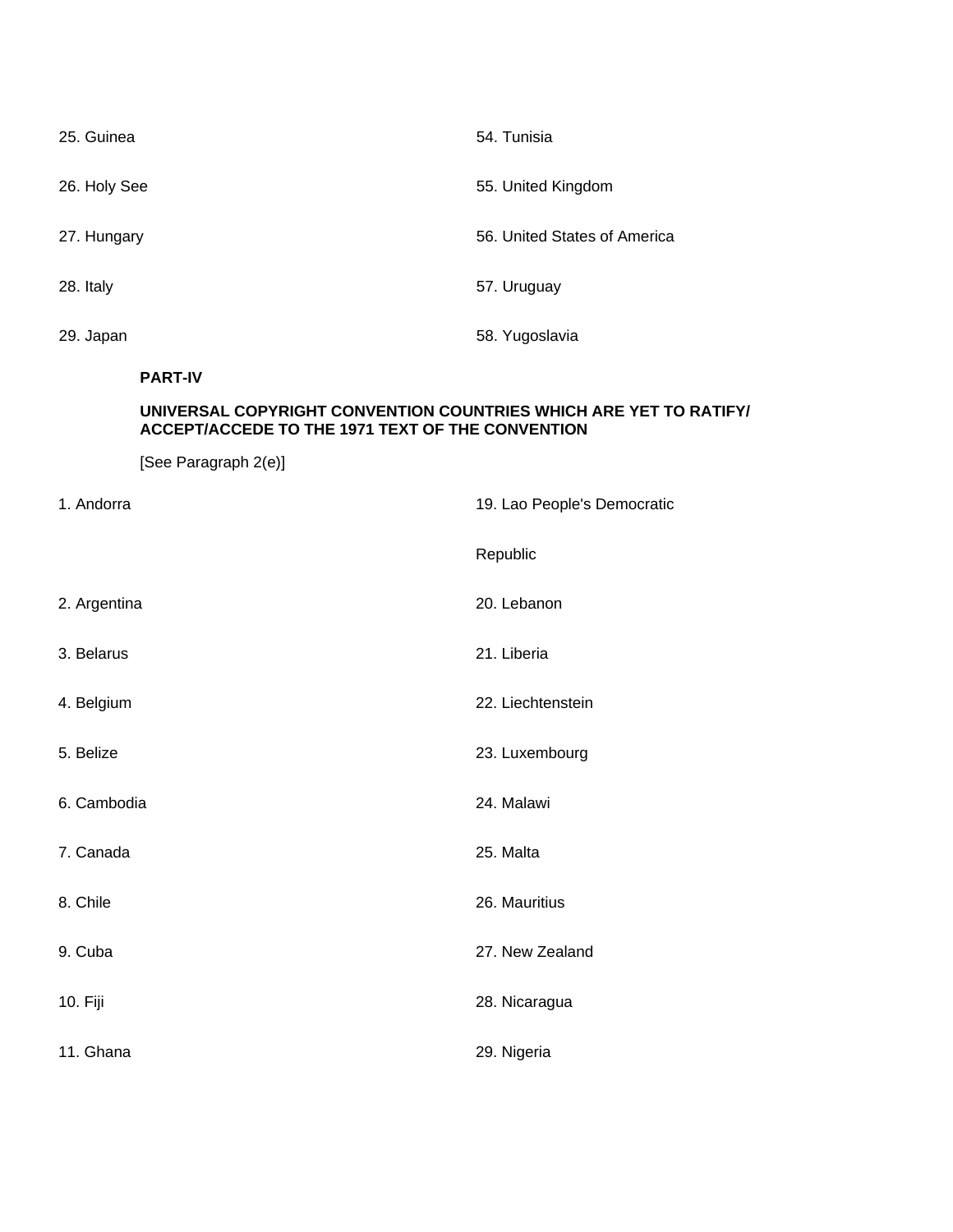| 12. Greece                      | 30. Pakistan     |
|---------------------------------|------------------|
| 13. Guatemala                   | 31. Paraguay     |
| 14. Haiti                       | 32. Phillippines |
| 15. Iceland                     | 33. Tajikistan   |
| 16. Ireland                     | 34. Ukraine      |
| 17. Israel                      | 35. Venezuela    |
| 18. Kazakhistan                 | 36. Zambia       |
| <b>PART-V</b>                   |                  |
| PHONOGRAMS CONVENTION COUNTRIES |                  |
| [See Paragraph 2(c)]            |                  |
| 1. Argentina                    | 30. Israel       |
| 2. Australia                    | 31. Italy        |
| 3. Austria                      | 32. Jamaica      |
| 4. Barbados                     | 33. Japan        |
| 5. Brazil                       | 34. Kenya        |
| 6. Bulgaria                     | 35. Latvia       |
|                                 | 36. Liechenstein |
|                                 |                  |
|                                 | 37. Lithuania    |

| 7. Burkina Faso | 38. Luxembourg |
|-----------------|----------------|
|                 |                |

8. Chile 39. Mexico

9. China 40. Monaco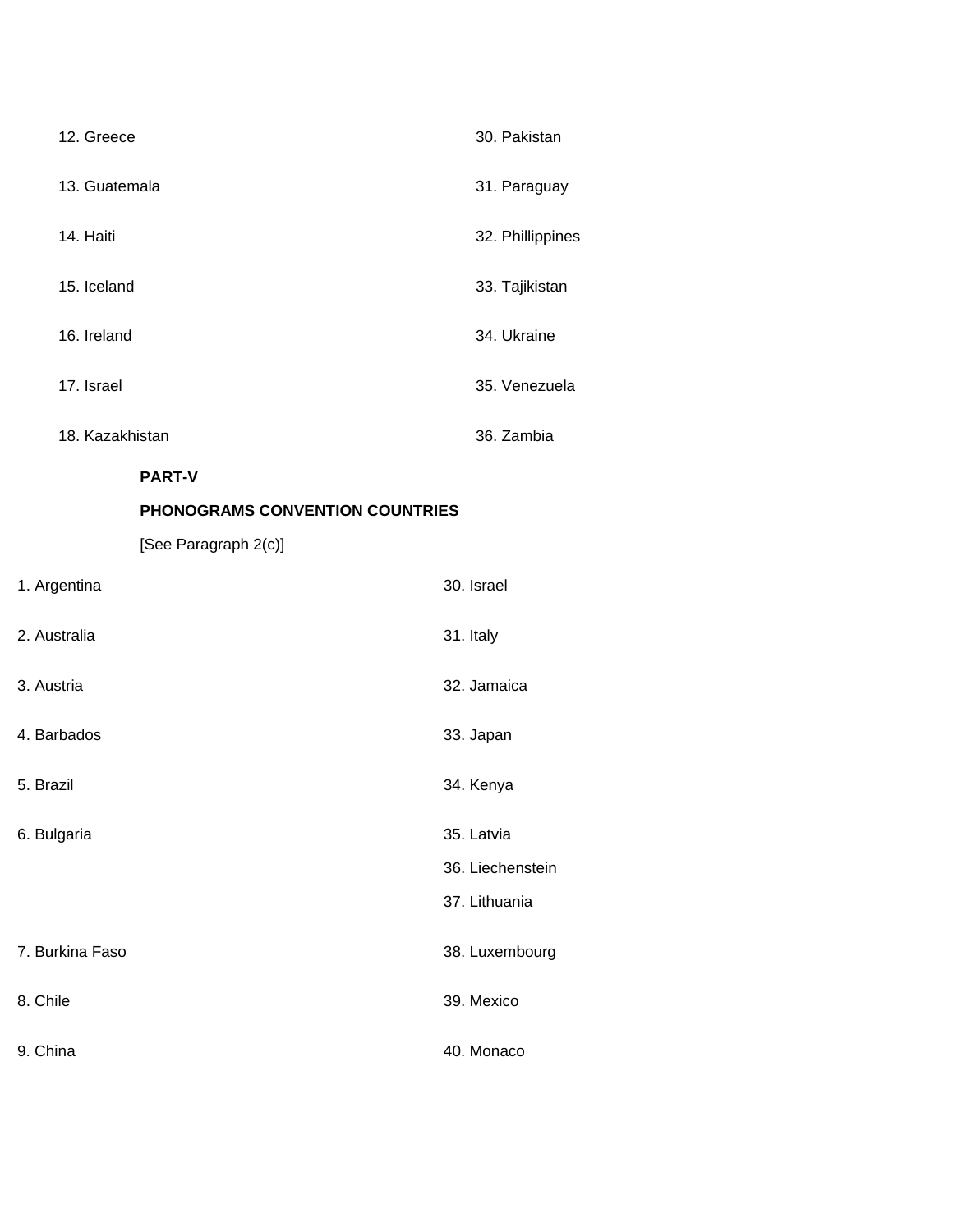| 10. Colombia                         | 41. Netherlands                               |
|--------------------------------------|-----------------------------------------------|
| 11. Costa Rica                       | 42. New Zealand                               |
| 12. Cyprus                           | 43. Norway                                    |
| 13. Croatia                          |                                               |
| 14. Czech Republic                   | 44. Panama                                    |
| 15. Democratic Republic of the Congo | 45. Paraguay                                  |
| 16. Denmark                          | 46. Peru                                      |
| 17. Ecuador                          | 47. Republic of Korea                         |
|                                      | 48. Republic of Maoldova                      |
|                                      | 49. Romania                                   |
| 18. Egypt                            | 50. Russian Federation                        |
| 19. El Salvador                      | 51. Slovakia                                  |
| 20. Estonia                          | 52. Slovenia                                  |
| 21. Fiji                             | 53. Spain                                     |
| 22. Finland                          | 54. Sweden                                    |
| 23. France                           | 55. Switzerland                               |
| 24. Germany                          | 56. The Former Yugoslav Republic of Macedonia |
| 25. Greece                           | 57. Trinidad and Tobago                       |
| 26. Guatemala                        | 58. Ukraine                                   |
|                                      | 59 United Kingdom                             |
| 27. Holy See                         | 60. United States of America                  |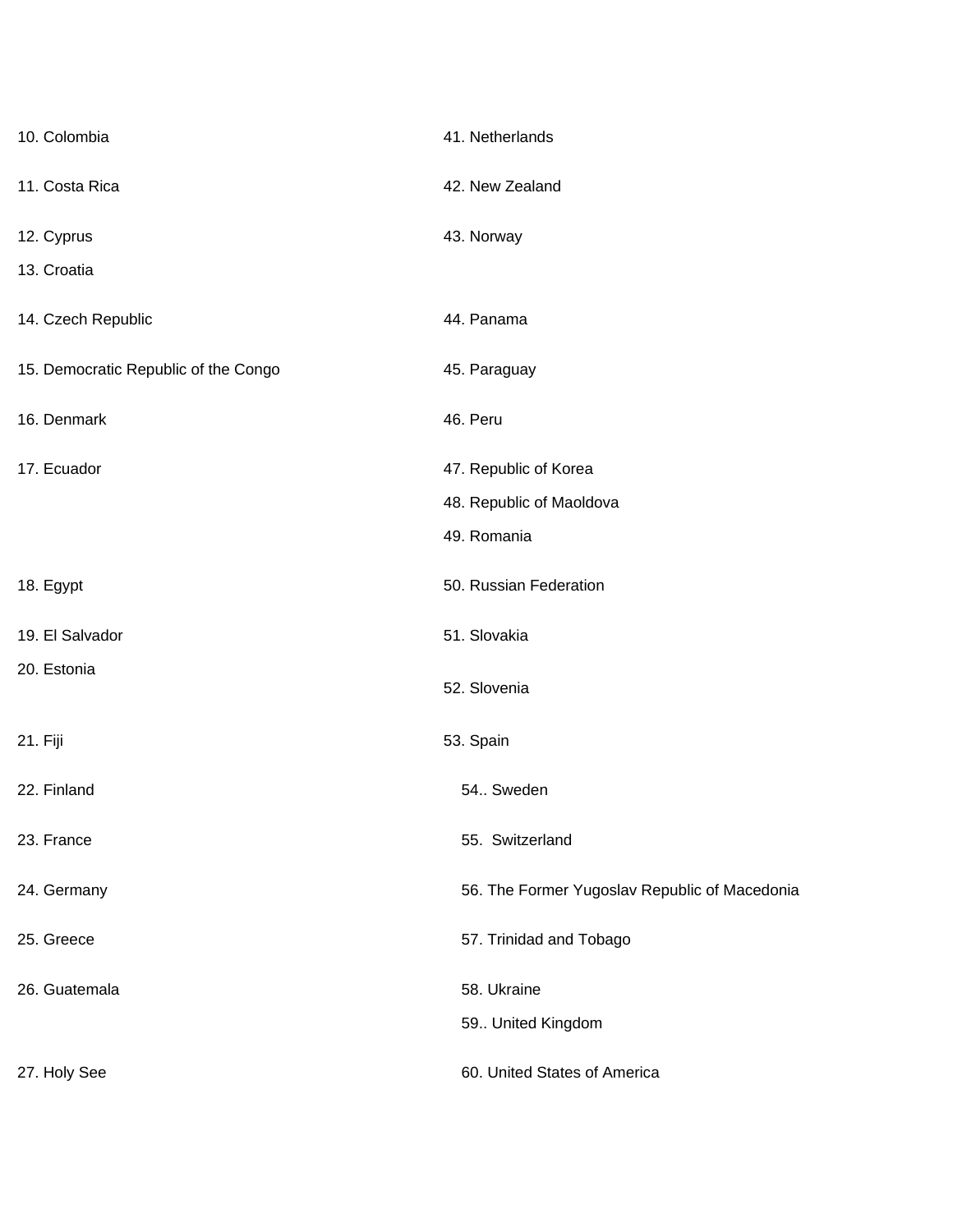28. Honduras 61. Uruguay

29. Hungary 62. Venezuela

## **PART-VI**

# **THE WORLD TRADE ORGANISATION COUNTRIES**

[See Paragraph 2(1)]

| 1. Albania             | 71. Kyrgye Republic<br>72. Latavia |
|------------------------|------------------------------------|
| 2. Angola              | 73. Lesotho                        |
| 3. Antigua and Barbuda | 68. Liechtenstein                  |
| 4. Argentina           | 69. Luxembourg                     |
| 5. Australia           | 70. Macau, China                   |
| 6. Austria             | 71. Madagascar                     |
| 7. Bahrain             | 72. Malawi                         |
| 8. Bangaladesh         | 73. Malaysia                       |
| 9. Barbados            | 74. Maldives                       |
| 10.Belgium             | <b>75. Mali</b>                    |
| 11. Belize             | 76. Malta                          |
| 12. Benin              | 77. Mauritania                     |
| 13. Bolivia            | 78. Mauritius                      |
| 14. Botswana           | 79. Mexico                         |
| 15: Brazil             | 80. Mongolia                       |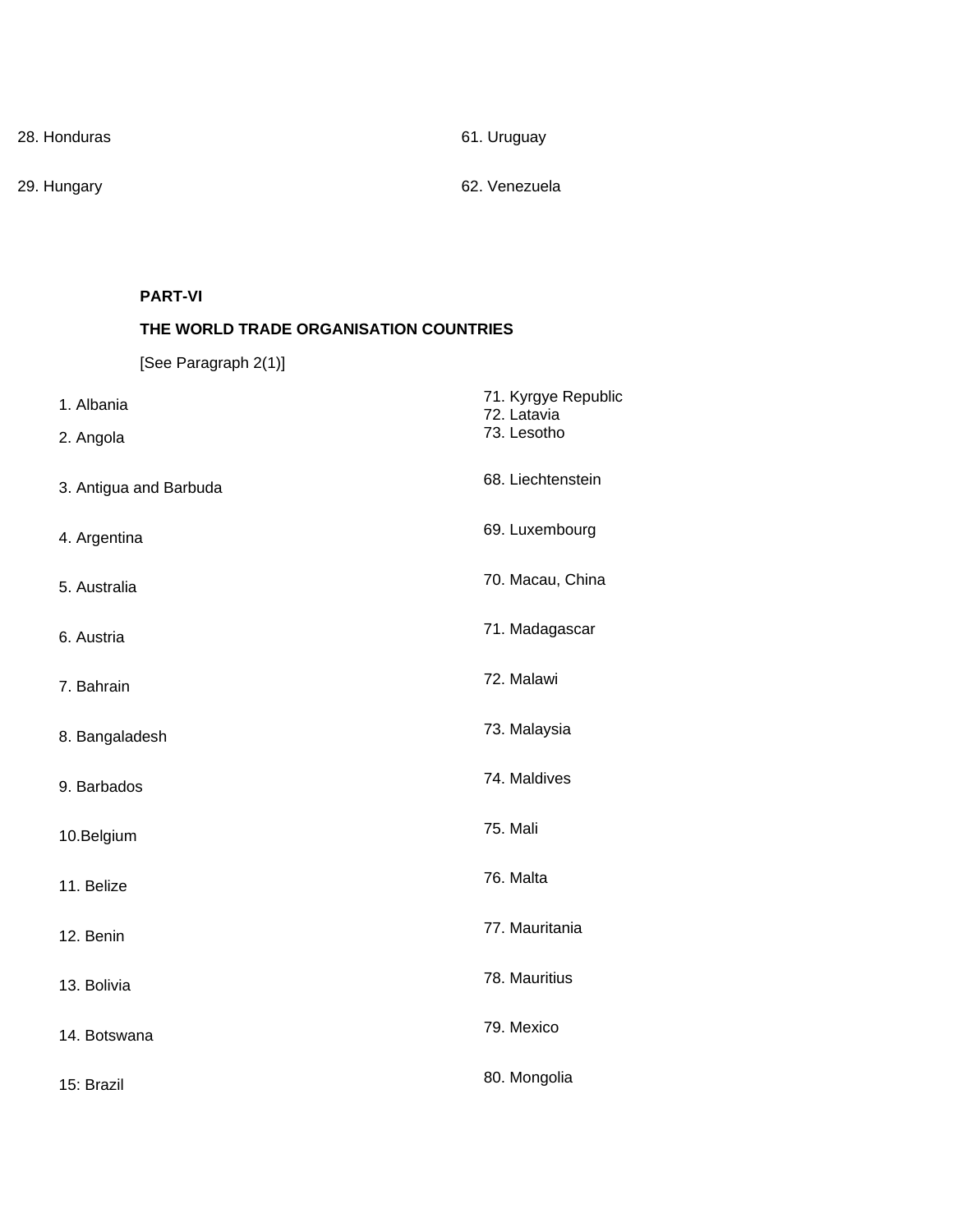| 16. Brunei Oarussalam                | 81. Morocco                                                                           |
|--------------------------------------|---------------------------------------------------------------------------------------|
| 17. Bulgaria                         | 82. Mozambique                                                                        |
| 18. Burkina Paso                     | 83. Myanmar                                                                           |
| 19. Burundi                          | 84. Namibia                                                                           |
| 20. Cameroon                         | 85. Netherlands- for the Kingdom in Europe and for the<br><b>Netherlands Antilles</b> |
| 21. Canada                           | 86. New Zealand                                                                       |
| 22. Central African Republic         | 87. Nicaragua                                                                         |
| 23. Chad                             | 88. Niger                                                                             |
| 24. Chile                            | 89. Nigeria                                                                           |
| 25. Colombia                         | 90. Norway                                                                            |
| 26. Congo                            | 91. Pakistan                                                                          |
| 27. Costa Rica                       | 92. Panama                                                                            |
| 28. Cote d'Ivoire                    | 93. Papua New Guinea                                                                  |
| 29. Cuba                             | 100 Paraguay                                                                          |
| 30. Cyprus                           | 101. Peru                                                                             |
| 31. Czech Republic                   | 102. Philippines                                                                      |
| 32. Democratic Republic of the Congo | 103. Poland                                                                           |
| 33. Denmark                          | 104. Portugal                                                                         |
| 34. Djibouti                         | 105. Qatar                                                                            |
| 35. Dominica                         | 106. Romania                                                                          |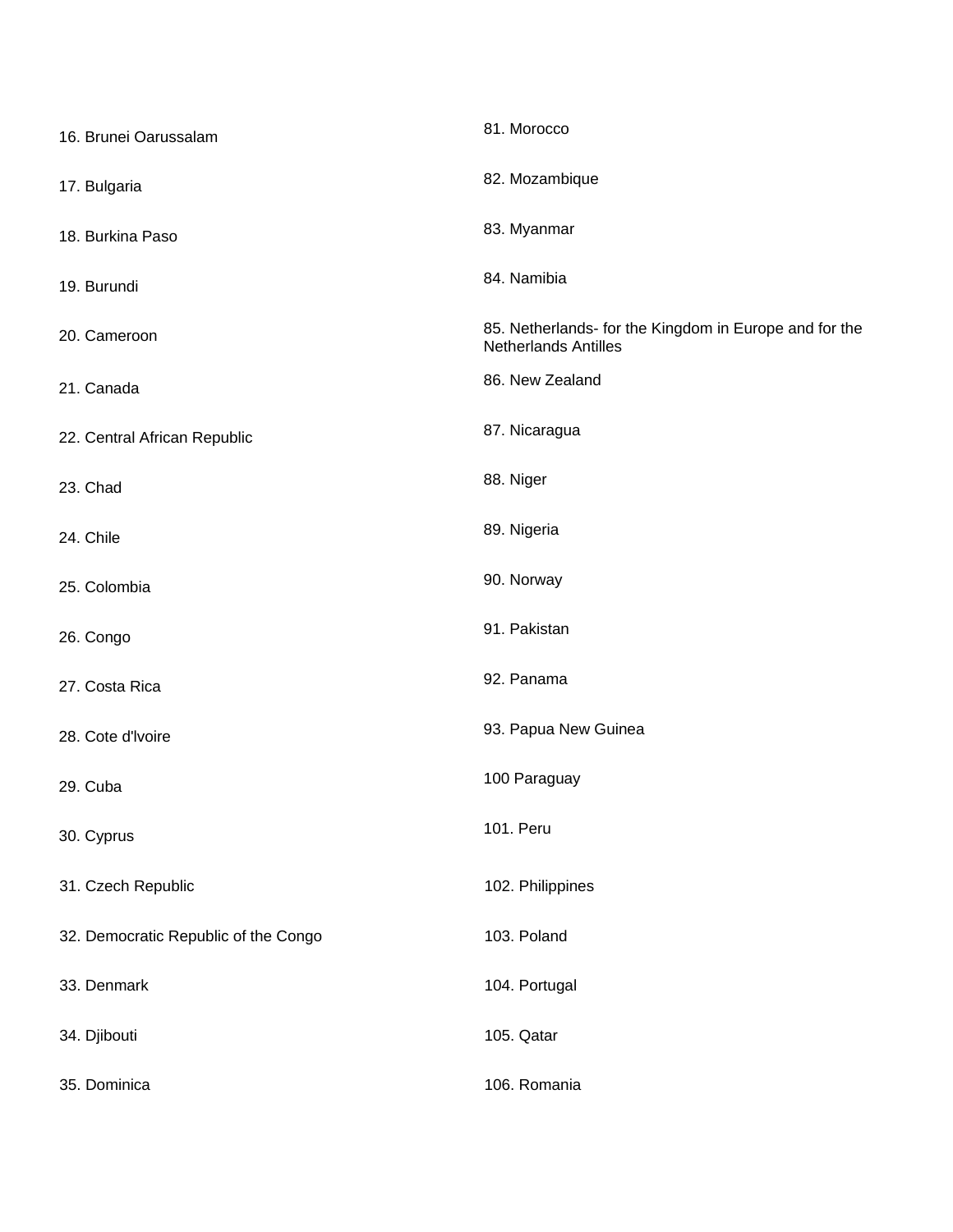| 36. Dominican Republic | 107. Rwanda                           |
|------------------------|---------------------------------------|
| 37. Ecuador            | 108. Saint Kitts & Nevis              |
| 38. Egypt              | 109. Saint Lucia                      |
| 39. El Salvador        | 110. Saint Vincent and the Grenadines |
| 40. Estonia            |                                       |
| 41. European Community | 111. Senegal                          |
| 42. Fiji               | 112. Sierra Leone                     |
| 43. Finland            | 113. Singapore                        |
| 44. France             | 114. Slovak Republic                  |
| 45. Gabon              | 115. Slovenia                         |
| 46. Gambia             | 116. Solomon Islands                  |
| 47. Georgia            |                                       |
| 48. Germany            | 117. South Africa                     |
| 49. Ghana              | 118. Spain                            |
| 50. Greece             | 119. Sri Lanka                        |
| 51. Grenada            | 120. Suriname                         |
| 52. Guatemala          | 121. Swaziland                        |
| 53. Guinea             | 122. Sweden                           |
| 54. Guinea-Bissau      | 123. Switzerland                      |
| 55. Guyana             | 124. Tanzania                         |